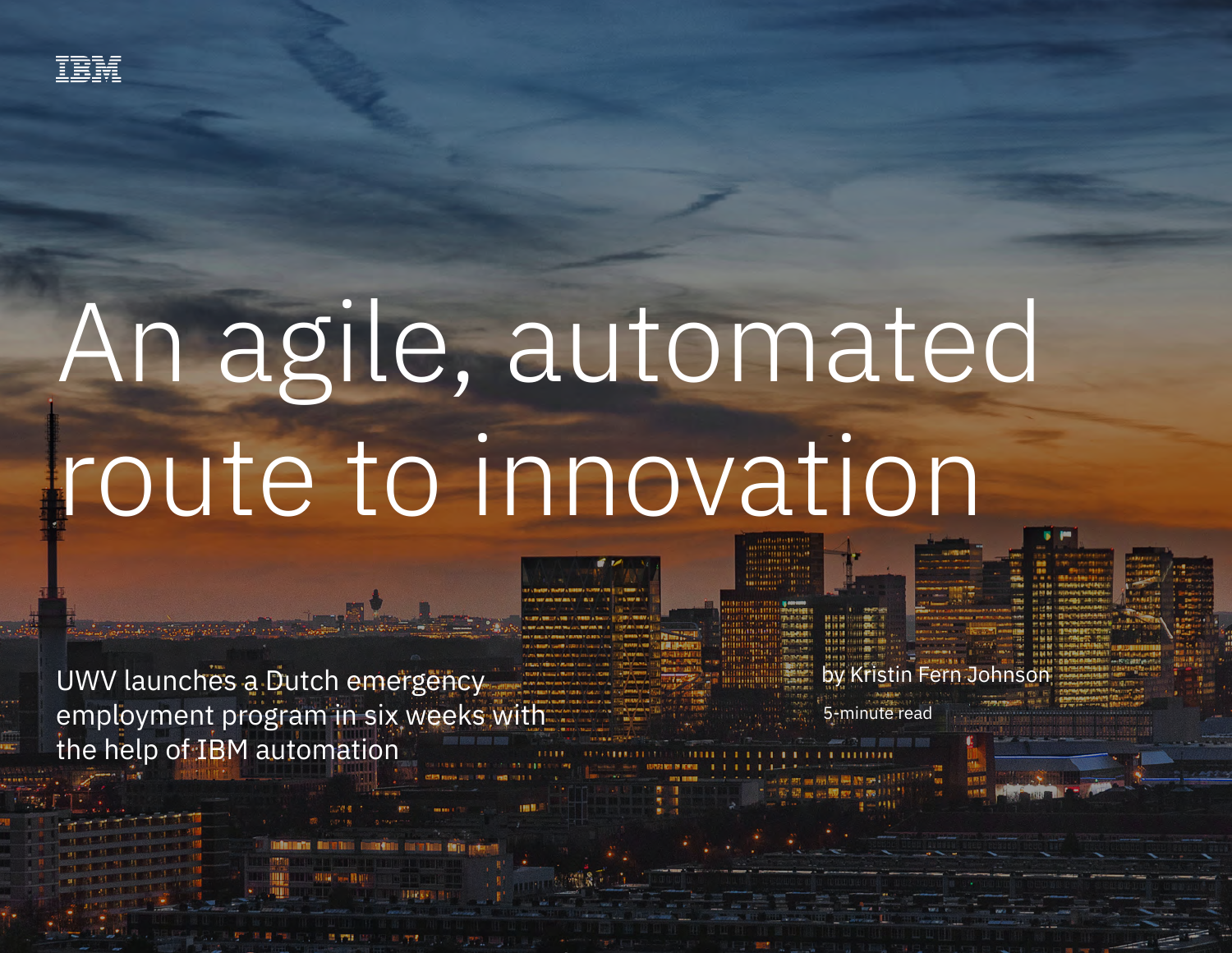**v** ometimes, it just takes a spark to ignite rapid innovation. Such was the case for UWV\* when the Dutch government tasked the organization with executing a program to prevent unemployment in the face of COVID-19. S

UWV is an autonomous administrative authority that implements employee insurances and provides labor market and data services: it helps the unemployed find work, determines benefits for those with occupational disabilities and manages medical and unemployment payments to those who qualify.



The NOW\*\* program, otherwise known as the Temporary Emergency Measure Bridging Employment, provided compensation to companies negatively impacted by COVID-19 so they could continue to pay their employees' salaries. Companies that suffered a loss of 20% or greater in revenue over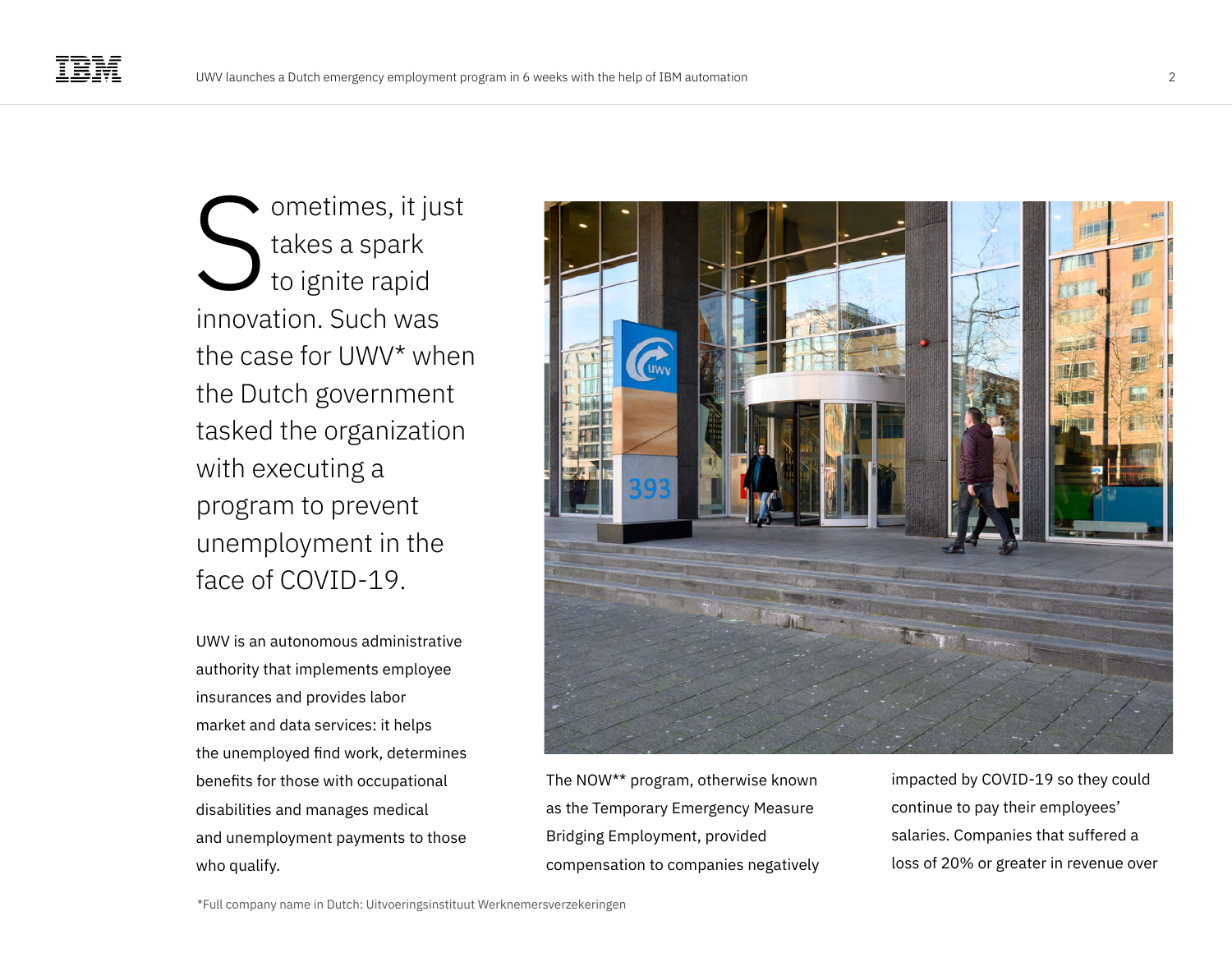a three-month period received a subsidy of up to 90% of wage costs for that period. The limited-duration program was administered over six enrollment periods, which occurred every three months until the program ended on October 1, 2021.

The government gave UWV a mere six weeks to get the program up and running. To meet the short timeline, the organization needed an automated way to handle requests that required special consideration cases that didn't quite fit the typical mold due to factors such as previous bankruptcies, lack of historical data or incorrect bank account information.

UWV considered various options building a Java application from scratch, creating an automated



spreadsheet—but ended up turning to technology it already had in its possession: the [IBM Cloud Pak® for](https://www.ibm.com/cloud/cloud-pak-for-business-automation)  [Business Automation](https://www.ibm.com/cloud/cloud-pak-for-business-automation) solution. The

organization had started using the solution but hadn't fully implemented it in a live environment. The time was right to put it into action.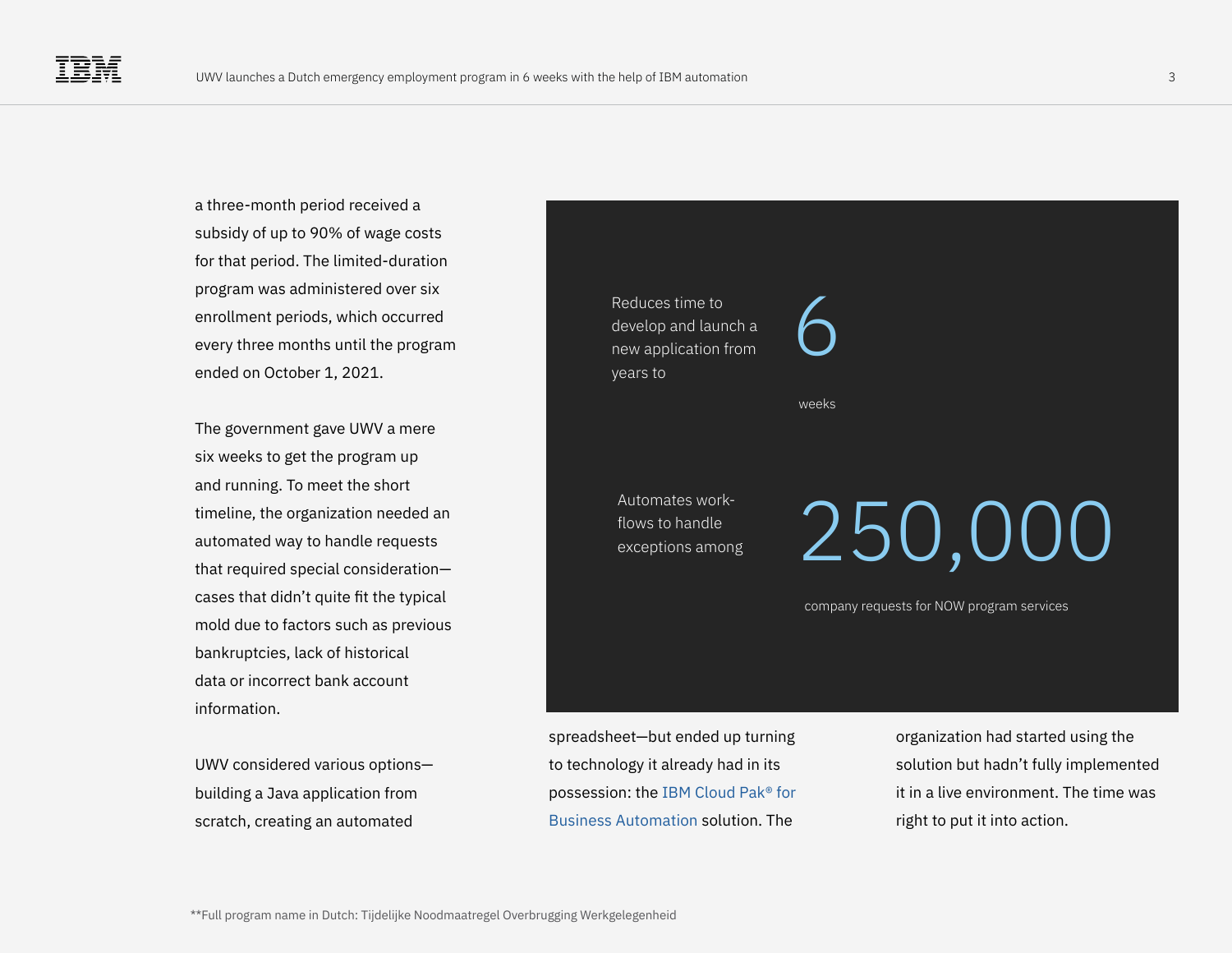## A giant leap in speed and agility

UWV worked closely with IBM Business Partner You-Get BV to develop the NOW requests exemption application using the Business Automation Workflow capability of IBM Cloud Pak for Business Automation. The application helped address one of the greatest challenges the company faced in processing program requests: ensuring all approved requests complied with the complex regulations and requirements of the NOW program.

Here's how it worked: A company applied for NOW funds via an online portal. If there was an exception such as an outdated address or a



company with offices outside of the Netherlands—the system routed the request through the Business Automation Workflow capability to

the appropriate department based on an established process. Each type of exception followed its own unique process depending on what actions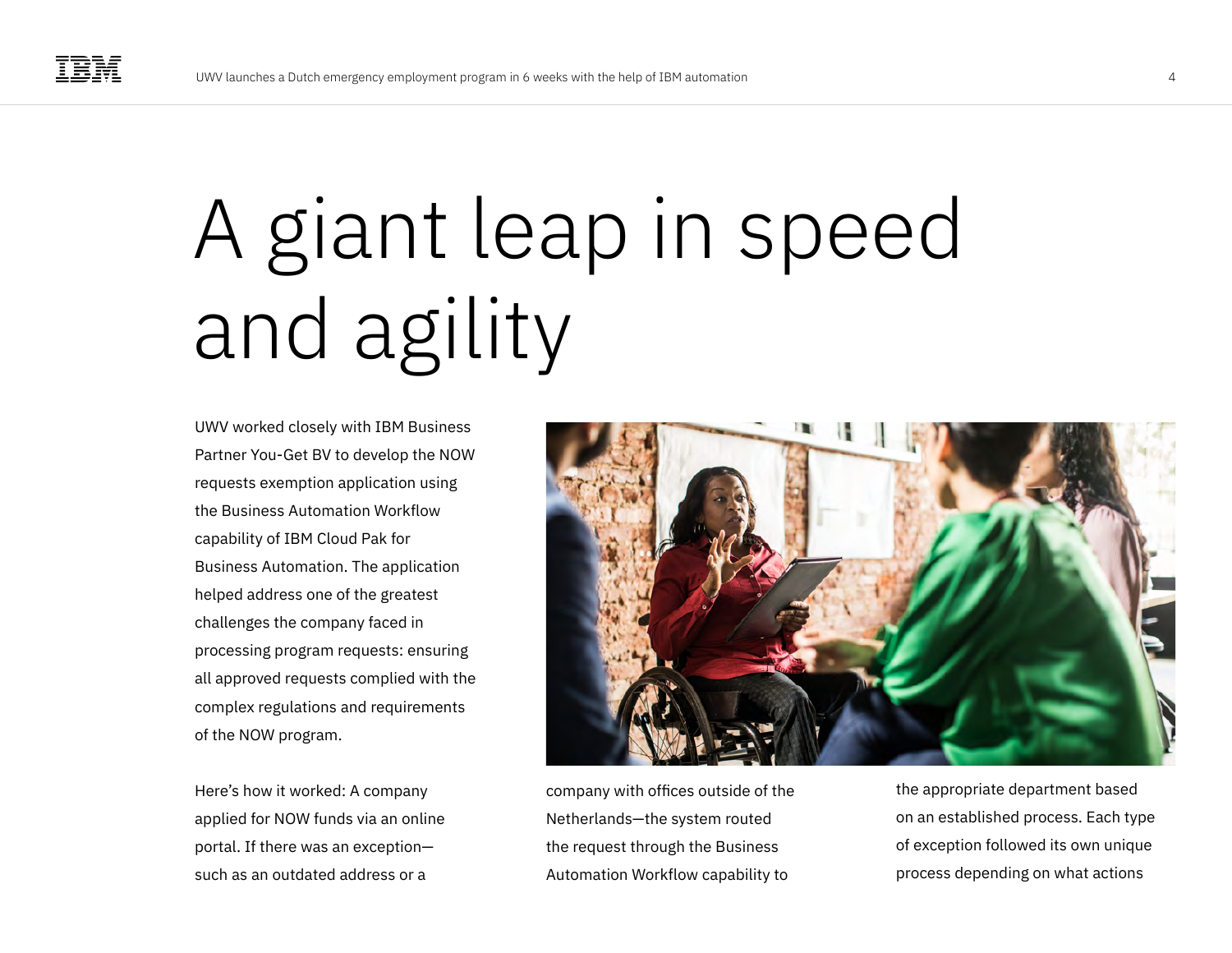were needed to resolve it. Requests that were resolved were batched nightly and entered back into the application for the next stage of processing.

Within six weeks, the team released its first iteration of the NOW application—a notable feat, considering it usually takes UWV months, or even years, to launch new applications. "We were all amazed we could manage it," says Peter van der Heijden, Program Director E-Werken at UWV, "not only from the perspective of our company, but from that of the whole public sector in the Netherlands. It was amazing that we were able to get it up and running in such a short time."

Post-launch, the team used the agile methodology to continue to develop the application, immediately starting

work on the next iteration to further automate and optimize processes, fix known issues and incorporate user feedback. Every two weeks, the team issued a new release. Previously, development cycles took three months—or longer. This ability to make ongoing updates was crucial to remaining compliant with government changes to the program, which occurred with each three-month NOW enrollment cycle.

The fast turnaround time for new releases, the remarkable speed with which the team got the solution up and running in the first place and the high quality of the solution's output attracted the attention of the UWV Board of Directors and other departments. "We already had started implementing the Business Automation Workflow capabilities as a generic information and communications technology (ICT) tool within UWV this type of application, but now people were even more convinced of its value, flexibility and ability to deliver excellent results in a short timeframe," says van der Heijden.

The next project—streamlining processes for the UWV unemployment payments program—was more complex. "There are many legacy systems that play a role here, each system with its own workloads." says van der Heijden. "Our goal is to incorporate all of these systems and workloads into one application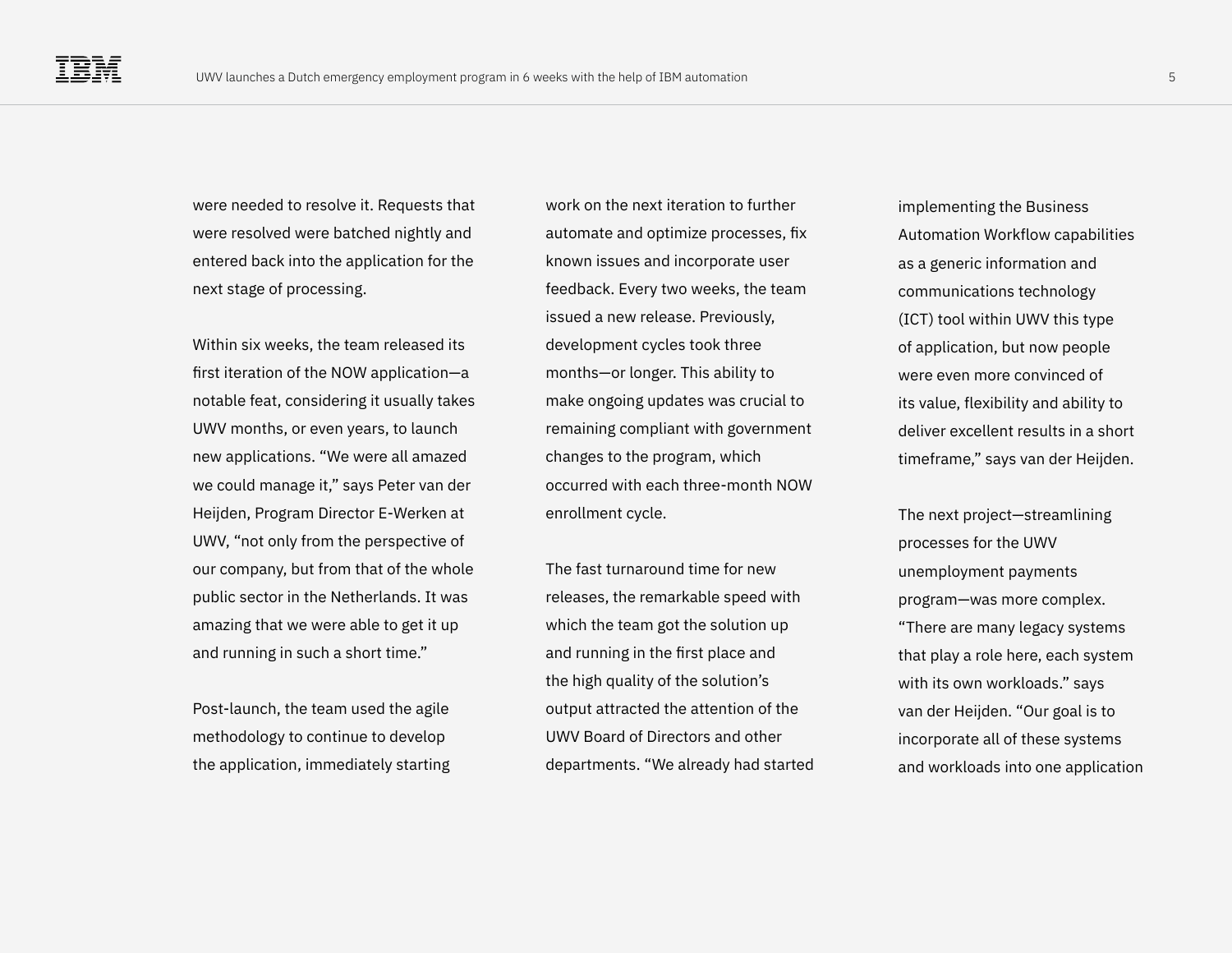that employees can use to view, prioritize and organize their work."

The client process involves compliance with many government regulations, requiring multiple decision points. "We used the IBM Cloud Pak for Business Automation's Operational Decision Management capability to help with that," explains van der Heijden. "On our website, this capability interacts with clients, providing answers based on their input to help with the application process. On the backend, the capability pulls from some of the same regulation information to provide decision-making support to employees." After careful preparation with 2,000 employees relying on the application, it was critical that it served their needs from the start—the team launched the application in July 2021.

We already had plans to " implement the solution in more departments' processes, but now people were convinced of its value, flexibility and ability to deliver results in a short timeframe."

**Peter van der Heijden**, Program Director E-Werken, UWV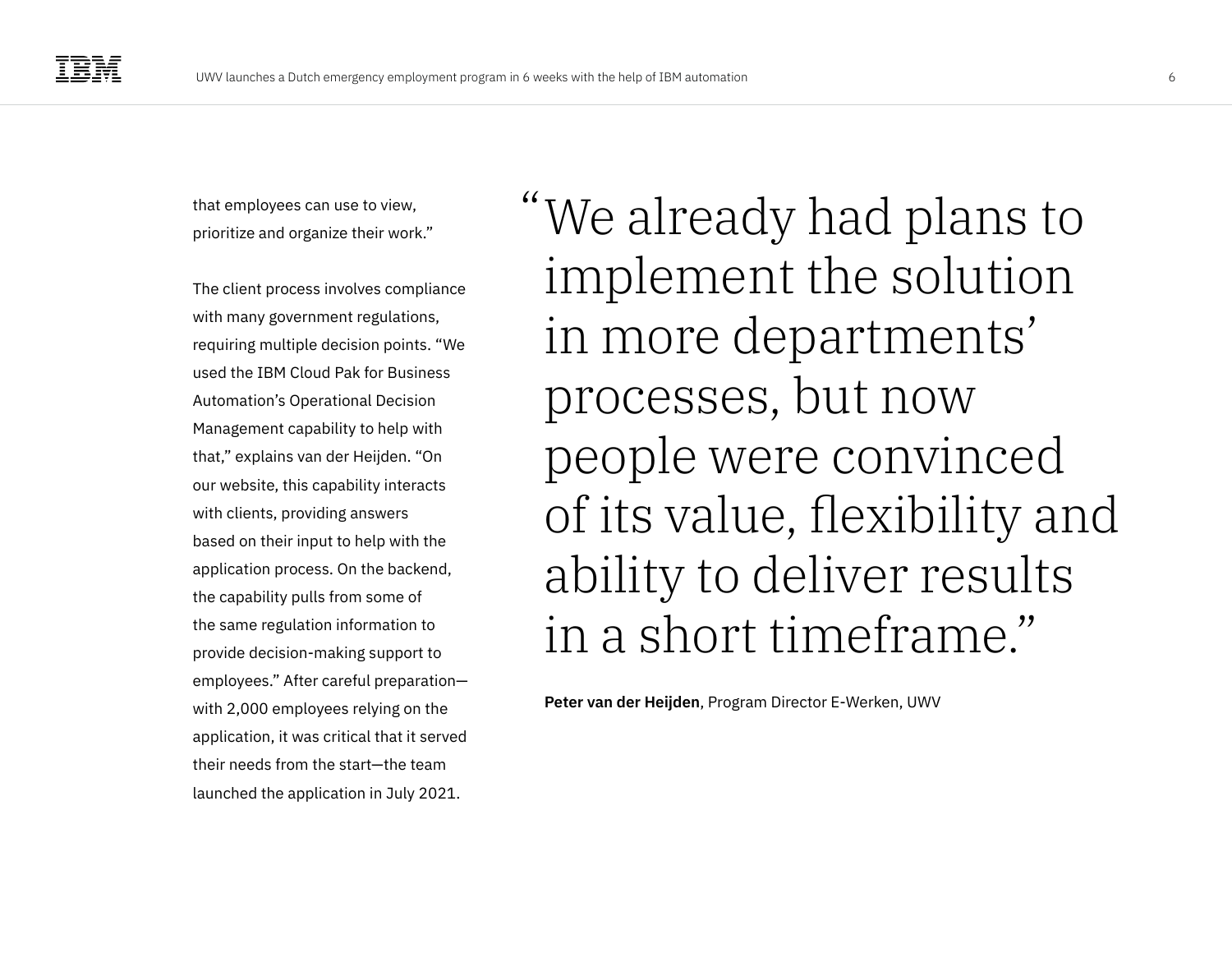### A roadmap for expansion

Today, UWV continues to expand upon its use of the IBM Cloud Pak for Business Automation solution, with eventual plans to use it across all processes. More than 3,500 of the organization's 19,500 employees are already using the solution in some capacity.

Meanwhile, UWV is still making progress using the Business Automation Workflow capability for current and new projects. For the employment application, the organization is moving forward on replacing several of its 22 legacy systems with the single workflow application. "So far, we have been able to replace two systems with our workflow capability and are working on the next two," says van der Heijden.



The company has now started a new project in its medical division to support people with occupational disabilities, moving from a spreadsheet system

to one based on the IBM solution's Business Automation Workflow capability. That process involves approximately 3,500 users.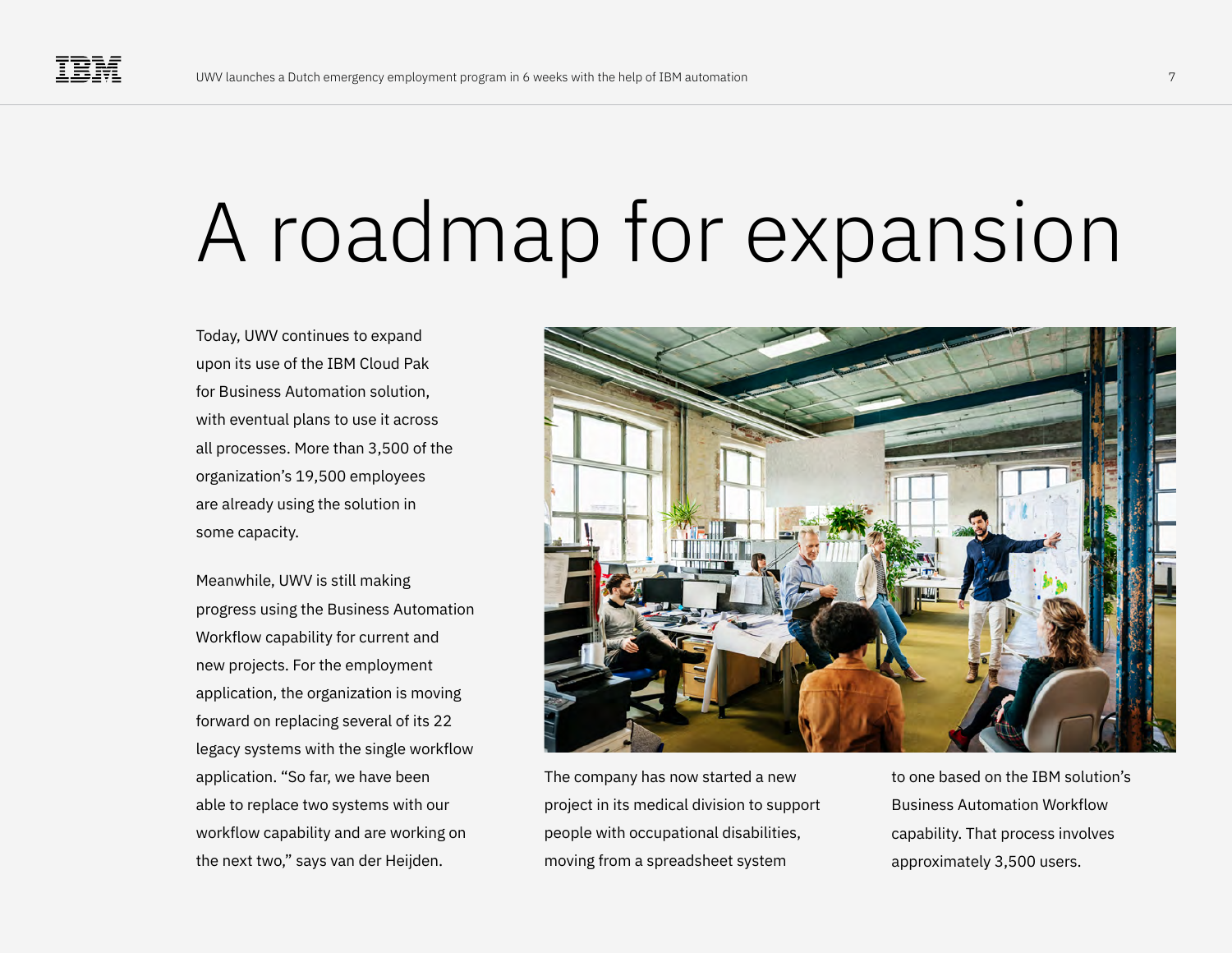UWV also is implementing the solution in its supplies and services as well as its work permit processes. In addition, it is planning to implement the solution in its employment department processes to help people get back to work and support people with disabilities. The employment department is starting with a small project but eventually wants to use the workflow capability across all of its processes.

From a technology perspective, UWV plans to implement the Business Automation Insights capability of the IBM Cloud Pak for Business Automation

solution in 2022. "Generating information for management about our processes, including tracking response times, evaluating effectiveness and rebalancing opportunities, is critical for us," says van der Heijden. "Everywhere we use the workflow capability, we will probably need to use automation insights."

"As we look at the future, we see the use of new technologies, including artificial intelligence—such as robotic process automation and machine learning and process mining," he continues. If UWV decides to pursue any of these technologies, IBM Cloud Pak for

Business Automation has capabilities that could potentially meet the company's needs.

But the real impact of the IBM Cloud Pak for Business Automation solution goes far beyond the technology. "The way we're implementing the solution starting with small projects in select departments and then getting it up and running and expanding upon it—has been highly successful," says van der Heijden. "I think it's the first time within UWV that we are all using the same tool for delivering applications. That's never happened before."

The way we're implementing the solution—starting " with small projects in select departments and then getting it up and running and expanding upon it has been highly successful."